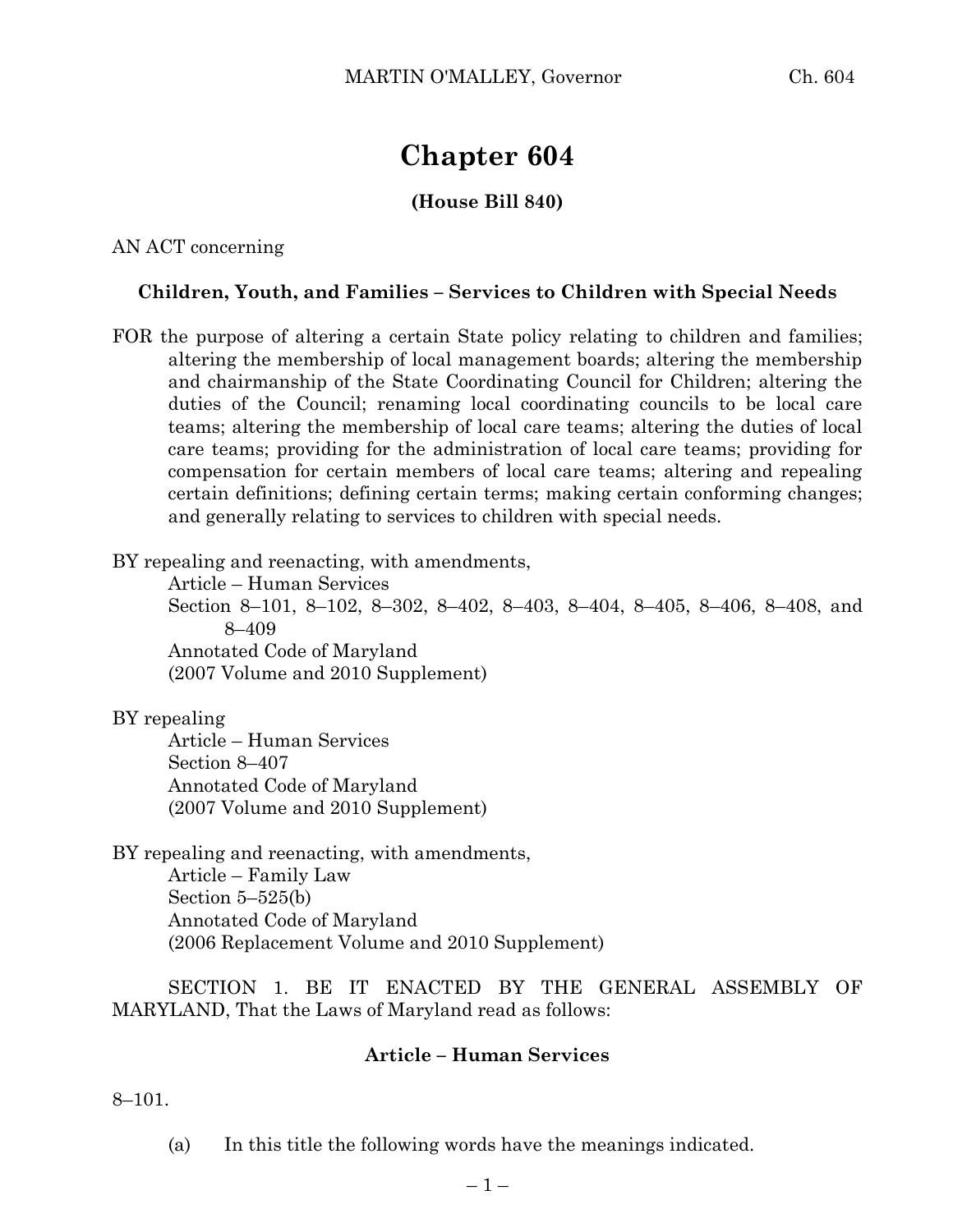(b) (1) "Child in need of out–of–state placement" means a child who is recommended by a **[**unit represented on the local coordinating council**] PUBLIC AGENCY** for out–of–home placement outside of the State.

(2) "Child in need of out–of–state placement" does not include a child**:**

**(I)** placed in foster care, as defined in § 5–501 of the Family Law Article**; OR**

**(II) WHO IS IN A HOSPITAL FOR 30 CONTINUOUS DAYS OR LESS**.

(c) **[**"Child in need of residential placement" means a child:

(1) who is recommended by a member of the local coordinating council for residential placement;

(2) on whose behalf the member of the local coordinating council seeks State funding for the placement; and

(3) who a unit represented on the local coordinating council has determined meets eligibility criteria for a State–funded placement.

(d)**]** "Child with intensive needs" means a child who has behavioral, educational, developmental, or mental health needs that cannot be met through available public agency resources because:

(1) the child's needs exceed the resources of a single public agency; **[**and**] OR**

needs.

(2) there is no legally mandated funding source to meet the child's

**[**(e)**] (D)** "Core service agency" means the designated county or multicounty authority that is responsible for planning, managing, and monitoring publicly funded mental health services as provided under Title 10, Subtitle 12 of the Health – General Article.

**[**(f)**] (E)** "Council" means the State Coordinating Council for Children.

**[**(g)**] (F)** "Executive Director" means the Executive Director of the Governor's Office for Children.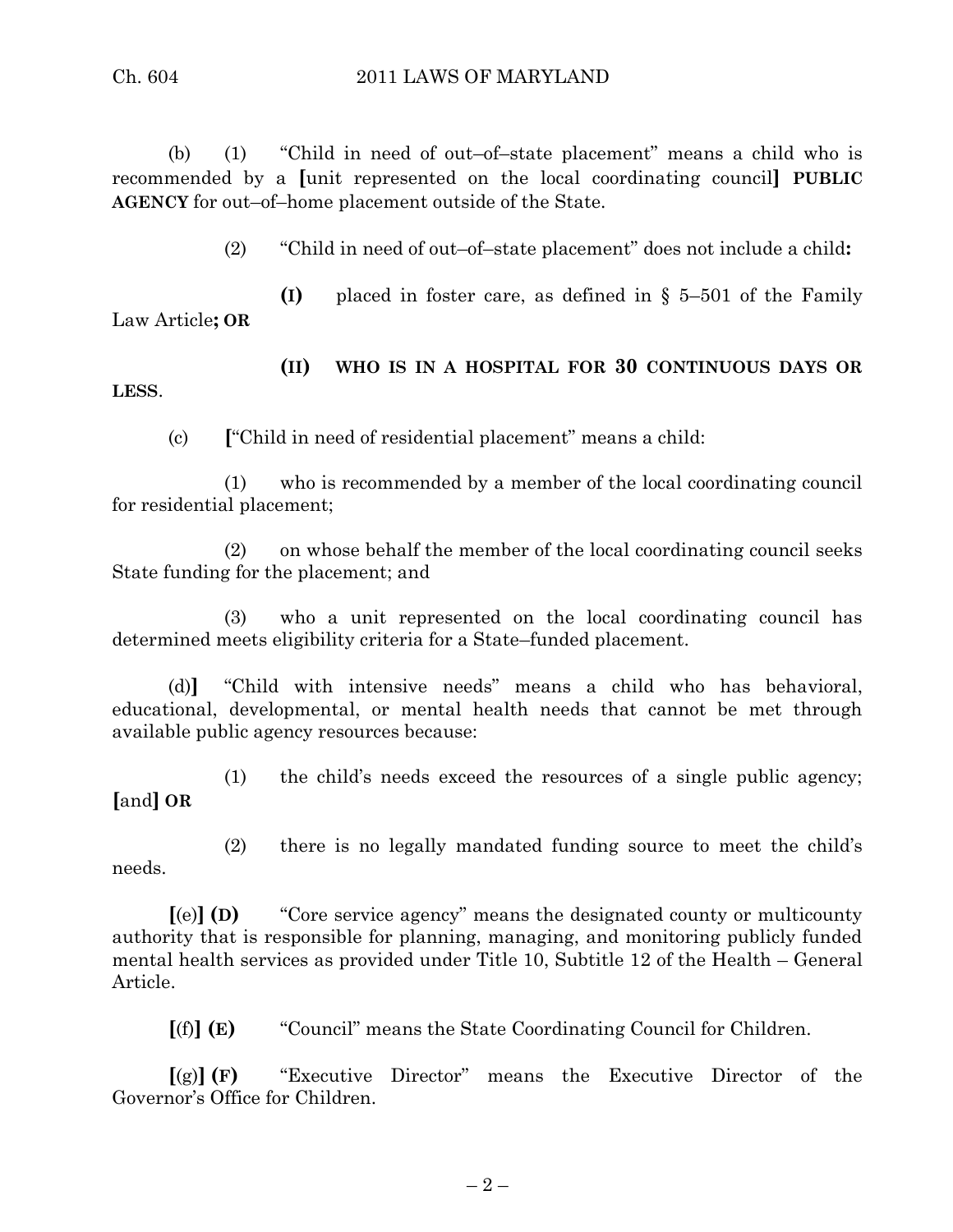**(G) (1) "FAMILY" MEANS AN ELIGIBLE CHILD'S NATURAL, ADOPTIVE, OR FOSTER PARENTS.**

### **(2) "FAMILY" INCLUDES:**

- **(I) A GUARDIAN;**
- **(II) A PERSON ACTING AS A PARENT OF A CHILD; AND**
- **(III) A RELATIVE OR STEPPARENT WITH WHOM A CHILD**

**LIVES.**

(h) **[**"Lead agency" means the local government unit identified by federal or State law or by the local coordinating council as responsible for the oversight and implementation of a plan of care for a child in need of residential placement or a child with intensive needs.**] "HOSPITAL" HAS THE MEANING STATED IN § 19–301 OF THE HEALTH – GENERAL ARTICLE.**

(i) **[**"Local coordinating council" means a local council that coordinates services for children in need of residential placement and children with intensive needs.

(j)**]** "Local management board" means an entity established or designated by a county under Subtitle 3 of this title to ensure the implementation of a local, interagency service delivery system for children, youth, and families.

**[**(k)**] (J)** "Office" means the Governor's Office for Children.

**[**(l)**] (K)** "Public agency" means a State or local government unit or a quasi–governmental entity.

**[**(m)**] (L)** (1) "Residential child care program" means an entity that provides 24–hour per day care for children within a structured set of services and activities that are designed to achieve specific objectives relative to the needs of the children served and that include the provision of food, clothing, shelter, education, social services, health, mental health, recreation, or any combination of these services and activities.

- (2) "Residential child care program" includes a program:
	- (i) licensed by:
		- 1. the Department of Health and Mental Hygiene;
		- 2. the Department of Human Resources; or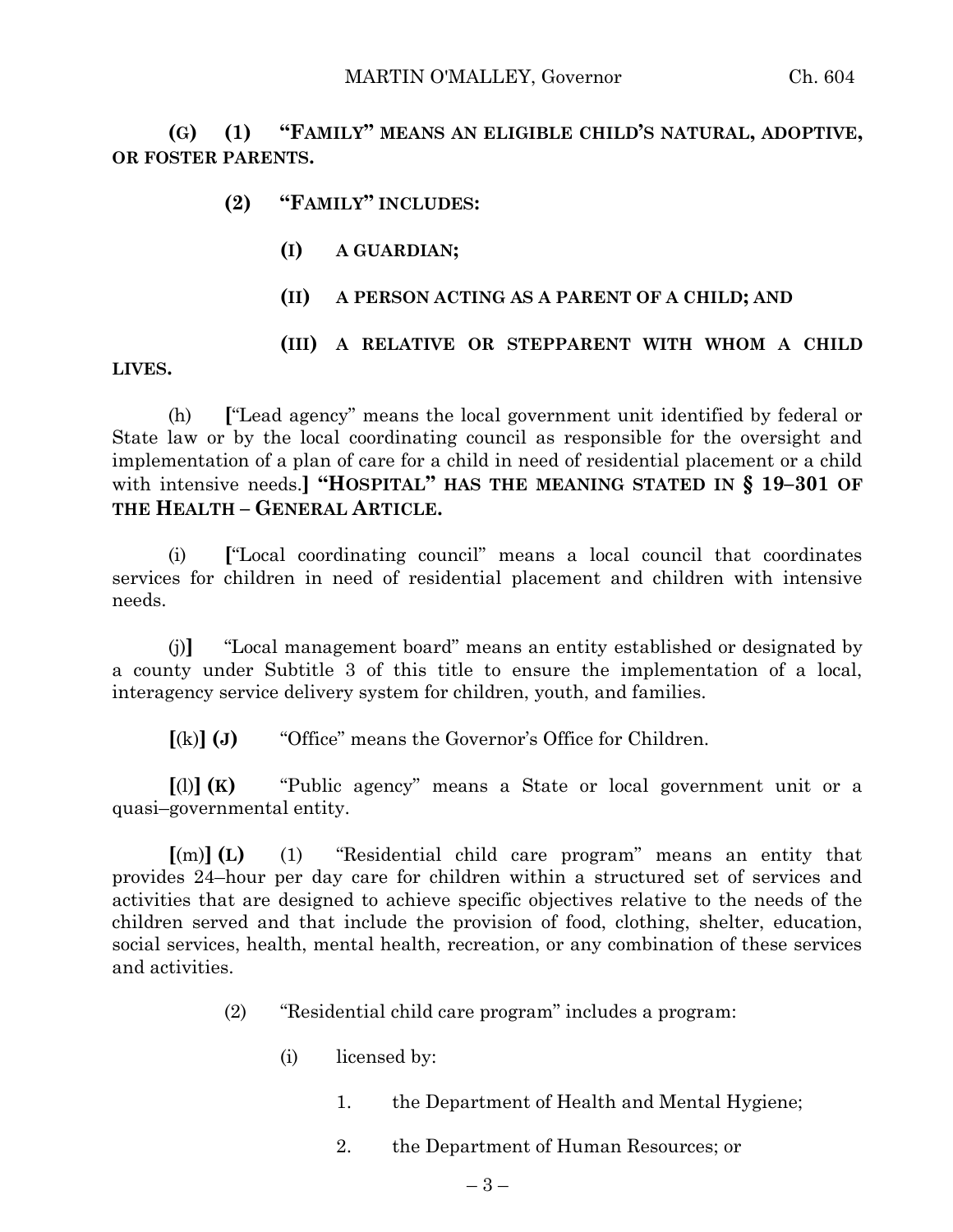3. the Department of Juvenile Services; and

(ii) that is subject to the licensing regulations of the members of the Children's Cabinet governing the operations of residential child care programs.

**[**(n) (1) "Residential placement" means a placement in:

(i) a hospital, under circumstances described in Children's Cabinet regulations;

- (ii) a residential treatment center;
- (iii) a residential school; or

(iv) another out–of–home placement as specified in Children's Cabinet regulations.

(2) "Residential placement" does not include a placement in:

- (i) a facility established under § 9–226 of this article; or
- (ii) foster care, as defined in § 5–501 of the Family Law Article.**]**

8–102.

**(A)** It is the policy of the State to promote a stable, safe, and healthy environment for children and families **THAT PROVIDES ACCESS TO NECESSARY SERVICES AND SUPPORTS IN THE LEAST RESTRICTIVE, MOST APPROPRIATE, AND MOST EFFECTIVE ENVIRONMENT POSSIBLE**, thereby increasing self–sufficiency and family preservation**[,].**

**(B) THIS POLICY SHALL BE ACHIEVED** through a comprehensive and coordinated interagency approach that:

(1) **IS FAMILY–DRIVEN, CHILD–GUIDED, HOME– AND COMMUNITY–BASED, CULTURALLY AND LINGUISTICALLY COMPETENT, INDIVIDUALIZED, AND EFFECTIVE;**

**(2)** provides a continuum of care **[**that is family– and child–oriented and emphasizes**], OPPORTUNITIES, AND SUPPORTS THAT EMPHASIZE** prevention, early intervention, and community–based services**, AS WELL AS NATURAL SUPPORTS**; **[**and**]**

**[**(2)**] (3)** gives priority to children and families most at risk**; AND**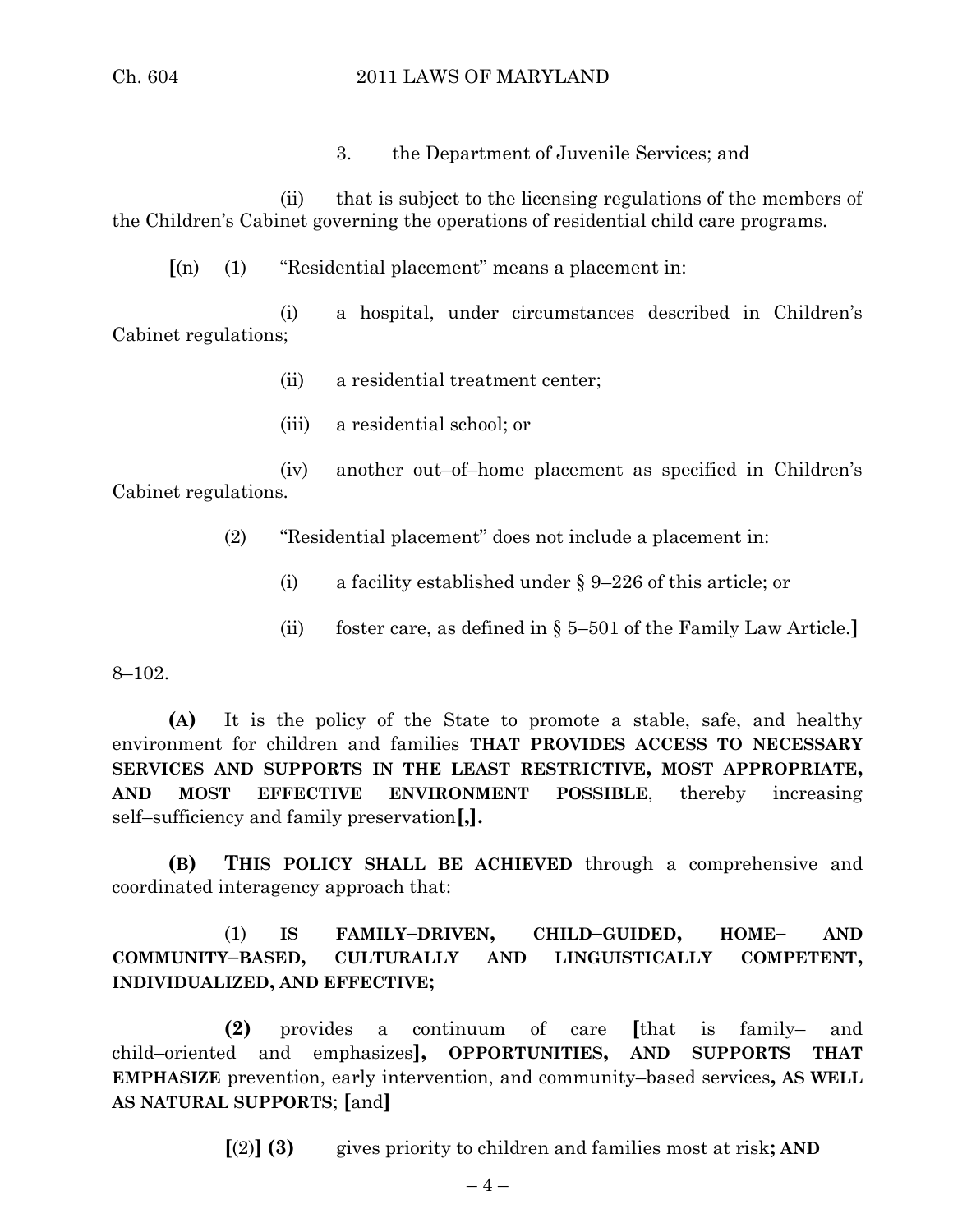# **(4) ENGAGES AND EMPOWERS FAMILIES AND CHILDREN SO THAT, TO THE EXTENT POSSIBLE, THEY WILL BE WELL–REPRESENTED IN EVERY FACET OF THE CHILD–FAMILY SERVING SYSTEM AND PARTNERS IN THEIR OWN CARE PLANNING**.

8–302.

A local management board may be composed of:

(1) public and private community representatives who share the responsibility for implementing a community–based, interagency, family–focused service delivery system for children, youth, and families; **[**and**]**

- (2) a senior representative or department head of the:
	- (i) local health department;
	- (ii) local office of the Department of Juvenile Services;
	- (iii) core service agency;
	- (iv) local school system; and
	- (v) local department of social services**;**

#### **(3) FAMILY MEMBERS OR FAMILY ADVOCATES; AND**

**(4) YOUTH OR YOUTH ADVOCATES**.

8–402.

**(A)** The Council consists of the following members:

(1) the Executive Director of the Governor's Office for Children, or the Executive Director's designee;

**[**(2) the Secretary of Budget and Management, or the Secretary's designee;

(3) the Secretary of Disabilities, or the Secretary's designee;**]**

**[**(4)**] (2)** the Secretary of Juvenile Services, or the Secretary's designee;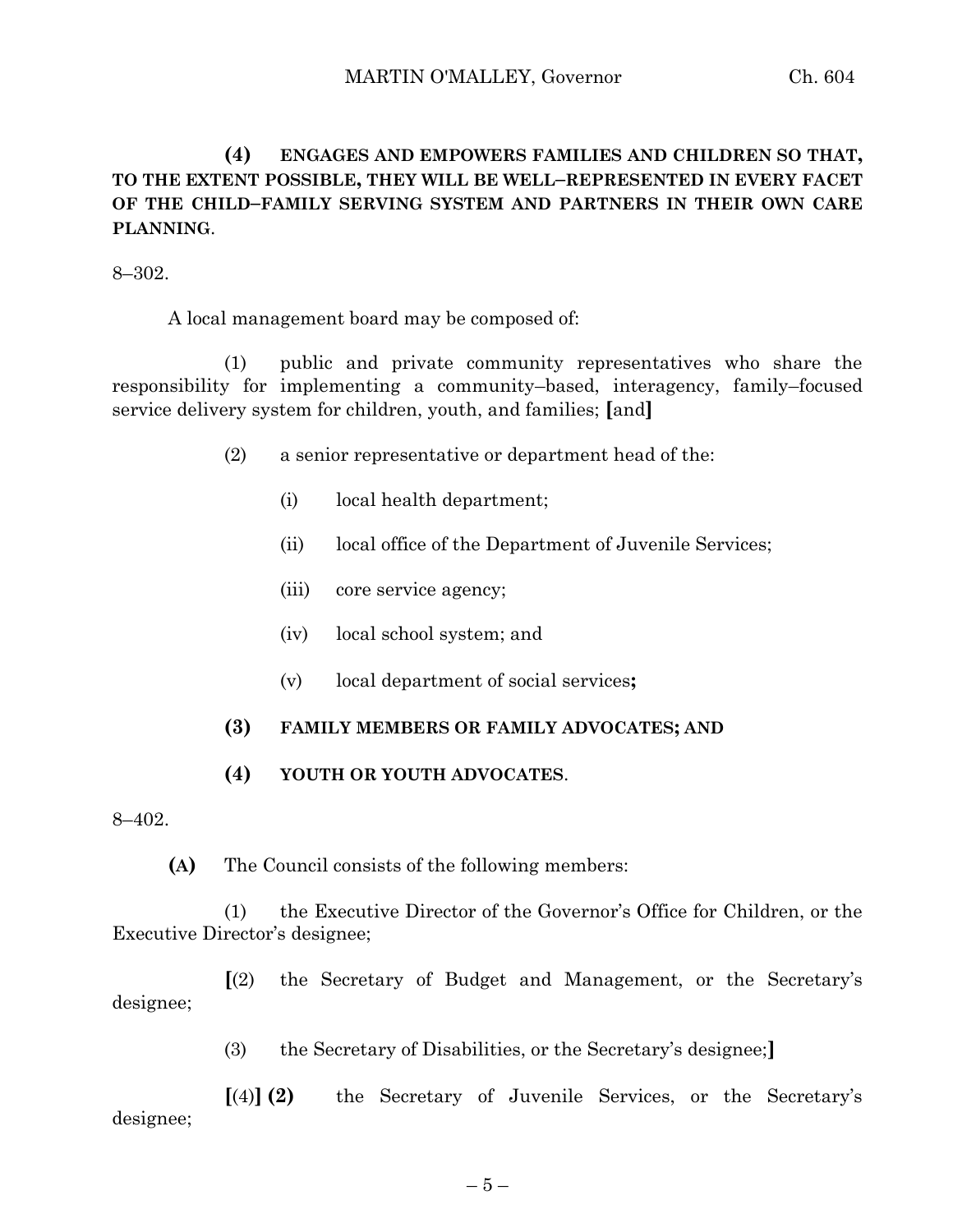**[**(5)**] (3)** the Secretary of Health and Mental Hygiene, or the Secretary's designee;

**[**(6)**] (4)** the Secretary of Human Resources, or the Secretary's designee; **AND**

**[**(7)**] (5)** the State Superintendent of Schools, or the Superintendent's designee**[**; and

(8) a parent, parent advocate, or both, appointed by the Governor**]**.

**(B) THE SECRETARY OF BUDGET AND MANAGEMENT, OR THE SECRETARY'S DESIGNEE, SHALL SERVE AS A NONVOTING EX OFFICIO COUNCIL MEMBER.**

**(C) THE SECRETARY OF DISABILITIES, OR THE SECRETARY'S DESIGNEE, SHALL SERVE AS A NONVOTING EX OFFICIO COUNCIL MEMBER.**

**(D) THE CHILDREN'S CABINET SHALL DESIGNATE UP TO THREE INDIVIDUALS TO SERVE ON THE COUNCIL ON A ROTATING BASIS TO REPRESENT EACH OF THE FOLLOWING STAKEHOLDER GROUPS:**

**(1) FAMILY MEMBERS OR FAMILY ADVOCATES; AND**

**(2) YOUTH OR YOUTH ADVOCATES.**

8–403.

(a) (1) The office of chair of the Council shall rotate annually among the members of the Council **APPOINTED UNDER § 8–402(A) OF THIS SUBTITLE, IN THE ORDER LISTED IN THAT SUBSECTION**.

(2) The term of the chair is 1 year.

**[**(3) A member from a unit represented on the Council may not serve as chair more than once every 5 years.**]**

(b) The Office shall provide staff support for the Council.

8–404.

**[**(a)**]** The Council shall **ADDRESS THE POPULATION OF CHILDREN WHO ARE IN OUT–OF–STATE PLACEMENTS OR ARE RECOMMENDED FOR OUT–OF–STATE PLACEMENTS, INCLUDING**: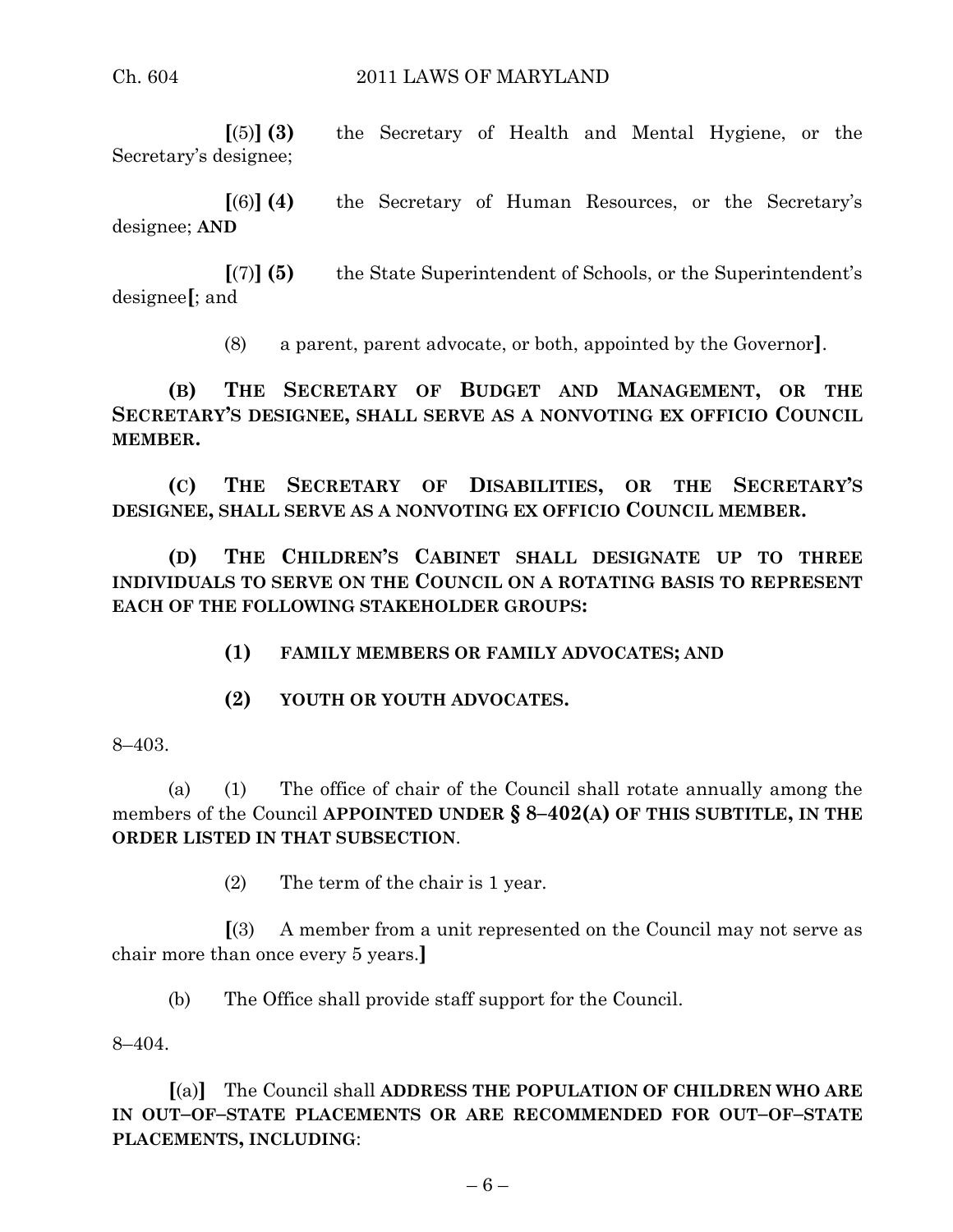(1) **[**establish and oversee the local coordinating council in each county;

(2) develop procedures for the operation of local coordinating councils;

(3) review periodically the procedures of local coordinating councils for making decisions on residential placement for children in need of residential placement;

(4) review**] REVIEWING** recommendations for State funding of the individual placement of a child in need of out–of–state placement;

**[**(5) monitor local coordinating councils to ensure that the local coordinating councils consider all alternatives for the provision of services to children and their families in the community;

(6) establish and maintain a multiple unit information system to ensure accountability and provide State service planning capability;

(7)**] (2) [**coordinate evaluations of**] COORDINATING THE MONITORING OF OUT–OF–STATE** residential facilities for children as required by statute;

**(3) TRACKING THE TYPES, COSTS, AND EFFECTIVENESS OF SERVICES REQUIRED TO MEET THE NEEDS OF CHILDREN WHO ARE RECOMMENDED FOR OUT–OF–STATE PLACEMENTS;**

**(4) PROVIDING TRAINING AND TECHNICAL ASSISTANCE TO LOCAL AGENCY AND COMMUNITY PARTNERS;**

**[**(8)**] (5) [**make**] MAKING** recommendations to the appropriate secretary on the development of regulations to carry out this subtitle; and

**[**(9)**] (6) [**perform**] PERFORMING** other related activities that the Children's Cabinet identifies.

**[**(b) The Council shall:

(1) plan and coordinate with the local coordinating councils:

(i) multiple unit services to children in need of residential placement; and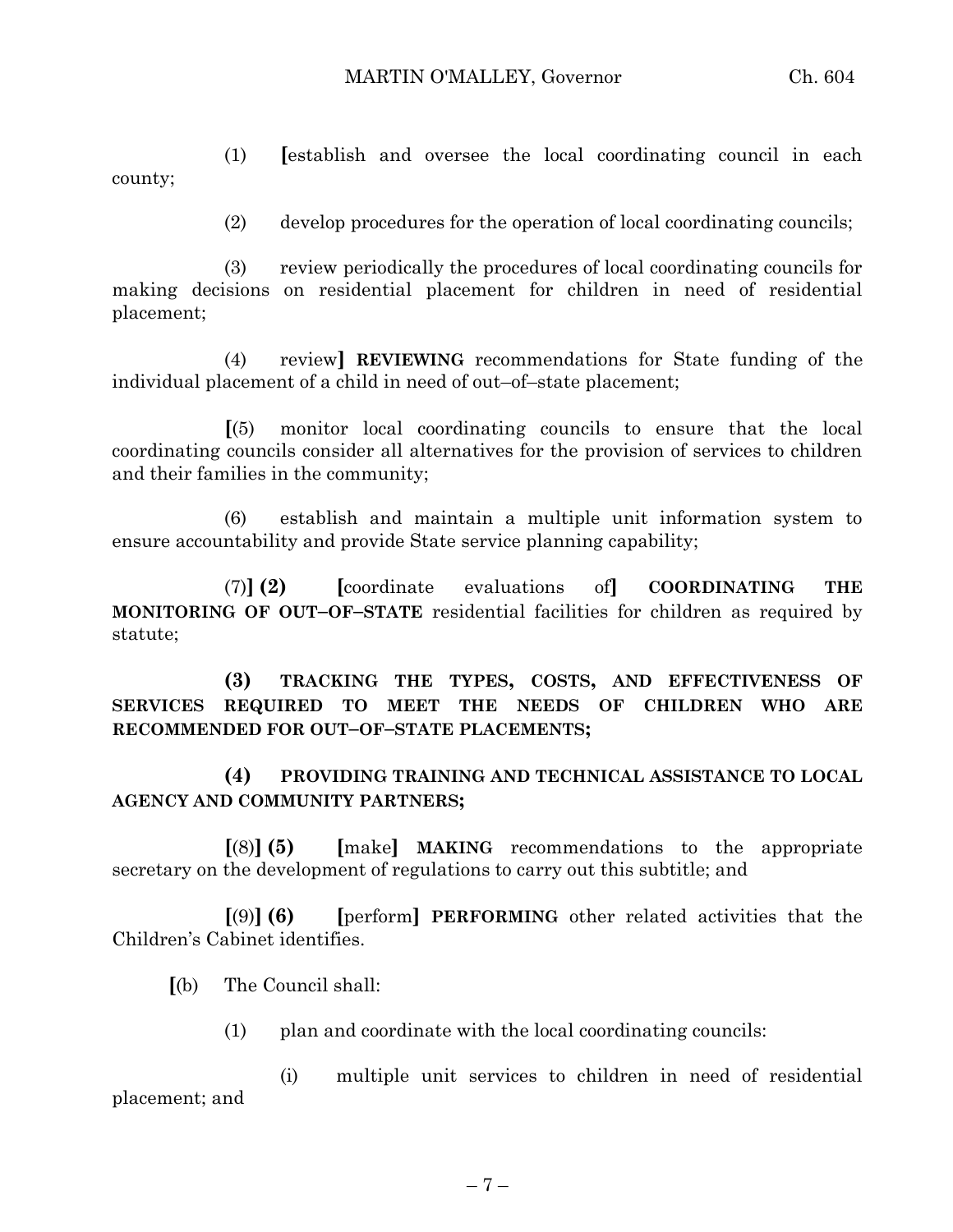(ii) enhanced services to children with intensive needs, subject to the availability of funding and in accordance with a plan developed by the Children's Cabinet; and

(2) in cooperation with the local coordinating councils, monitor services provided to children placed in residential placements.**]**

8–405.

There is a local **[**coordinating council**] CARE TEAM** in each county.

8–406.

- (a) Each local **[**coordinating council**] CARE TEAM** shall include:
	- (1) at least one representative from:
		- (i) the Department of Juvenile Services;
		- (ii) the Developmental Disabilities Administration;
		- (iii) the Alcohol and Drug Abuse Administration;
		- (iv) the Mental Hygiene Administration or the local core service

agency;

- (v) the local **[**board of education**] SCHOOL SYSTEM**;
- (vi) the local health department;
- (vii) the local department of social services; and
- (viii) the local management board;

(2) a parent, parent advocate, or both, appointed by the chair of the local **[**coordinating council**] CARE TEAM** in consultation with the child advocacy community; and

(3) a nonvoting representative of the local office of the division of rehabilitative services to represent individuals who are 16 years old and older.

(b) **[**The Council**] EACH LOCAL CARE TEAM** shall establish the terms of **[**the**] ITS** members **[**of the local coordinating councils**]**.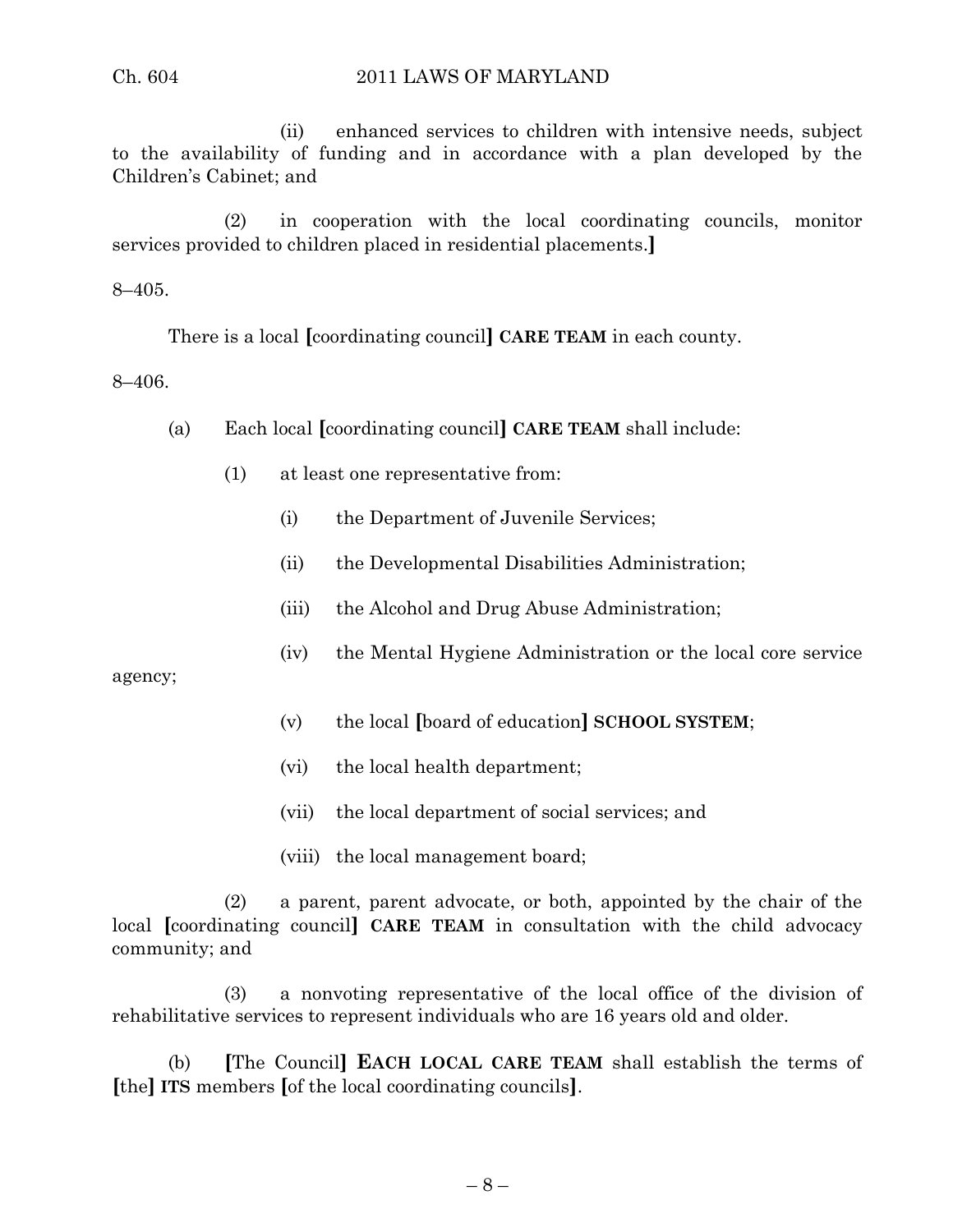(c) Each local **[**coordinating council**] CARE TEAM** shall select its chair from among its members for a designated term of office.

# **(D) THE ADMINISTRATIVE FUNCTIONS OF EACH CARE TEAM SHALL ROTATE AMONG ITS MEMBERS EACH LOCAL CARE TEAM:**

**(1) SHALL DETERMINE WHICH OF ITS MEMBERS WILL HAVE RESPONSIBILITY FOR ITS ADMINISTRATIVE FUNCTIONS; AND**

**(2) IF TWO OR MORE MEMBERS WILL SHARE THE RESPONSIBILITY, SHALL DETERMINE THE ROTATION OF THE ADMINISTRATIVE FUNCTIONS.**

**(E) SUBJECT TO THE AVAILABILITY OF FUNDS, A PARENT OR PARENT ADVOCATE WHO IS A MEMBER OF A LOCAL CARE TEAM MAY RECEIVE:**

**(1) THE COMPENSATION PROVIDED IN THE STATE OR LOCAL BUDGET; AND**

**(2) REIMBURSEMENT FOR EXPENSES, IN ACCORDANCE WITH THE STANDARD STATE TRAVEL REGULATIONS.**

**[**8–407.

(a) (1) A local coordinating council shall be part of the local management board for administrative and budgetary purposes.

(2) The local coordinating council shall be independent of the local management board in its decisions regarding individual plans of care for children and policy recommendations regarding services to children.

(b) Subject to the availability of funding, the local management board shall provide administrative staff and support to the local coordinating council.**]**

**[**8–408.**] 8–407.**

**[**(a)**]** A local **[**coordinating council**] CARE TEAM** shall:

**[**(1) accept placement referrals from the units represented on the local coordinating council;

(2) review recommendations for the residential placement of children referred to the local coordinating council in accordance with subsection (b) of this section;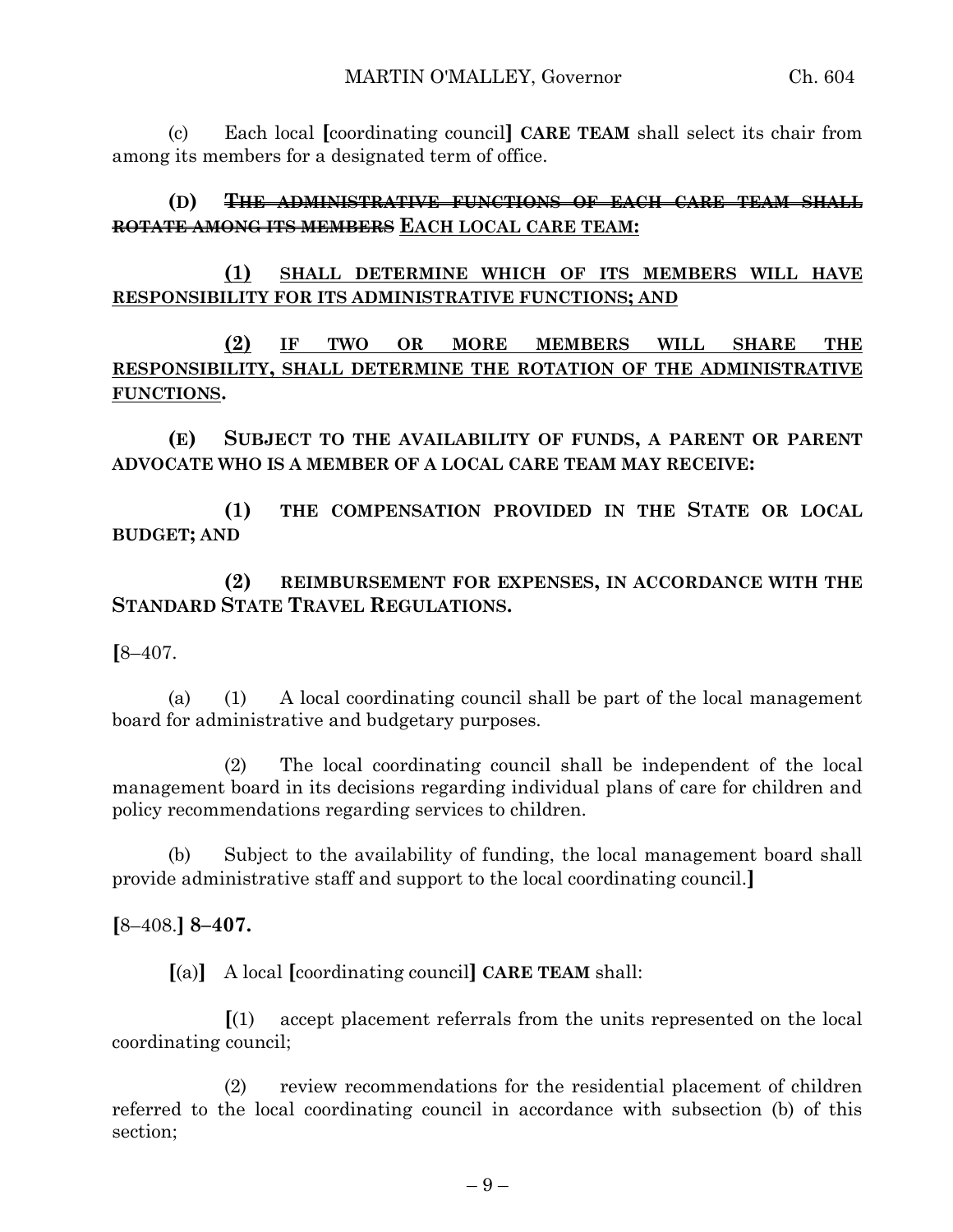(3) provide an interagency plan of care for residential placement or appropriate, alternative, community–based services for a child;

(4) consistent with regulations adopted by the Children's Cabinet, submit recommended plans of care to the Council; and

(5) assist the unit primarily responsible for a child's care in implementing and monitoring the residential placement of the child.**]**

# **(1) BE A FORUM FOR:**

**(I) FAMILIES OF CHILDREN WITH INTENSIVE NEEDS TO RECEIVE ASSISTANCE WITH THE IDENTIFICATION OF INDIVIDUAL NEEDS AND POTENTIAL RESOURCES TO MEET IDENTIFIED NEEDS; AND**

**(II) INTERAGENCY DISCUSSIONS AND PROBLEM SOLVING FOR INDIVIDUAL CHILD AND FAMILY NEEDS AND SYSTEMIC NEEDS;**

**(2) REFER CHILDREN AND FAMILIES TO:**

**(I) CARE MANAGEMENT ENTITIES WHEN APPROPRIATE; AND**

**(II) AVAILABLE LOCAL AND COMMUNITY RESOURCES;**

**(3) PROVIDE TRAINING AND TECHNICAL ASSISTANCE TO LOCAL AGENCY AND COMMUNITY PARTNERS;**

**(4) IDENTIFY AND SHARE RESOURCE DEVELOPMENT NEEDS AND COMMUNICATE WITH THE CARE MANAGEMENT ENTITY, LOCAL CORE SERVICE AGENCIES, PROVIDER NETWORKS, LOCAL MANAGEMENT BOARDS, AND OTHER LOCAL CARE TEAMS IN SURROUNDING JURISDICTIONS; AND**

# **(5) DISCUSS A REQUEST FOR A VOLUNTARY PLACEMENT AGREEMENT FOR A CHILD WITH A DEVELOPMENTAL DISABILITY OR A MENTAL ILLNESS UNDER § 5–525 OF THE FAMILY LAW ARTICLE.**

**[**(b) A local coordinating council shall:

(1) review residential placements recommended in accordance with the federal Individuals with Disabilities Education Act or federal Medicaid requirements, to provide technical assistance to the lead agency regarding the availability of community–based resources to serve the child in the least restrictive environment determined to be appropriate by the lead agency;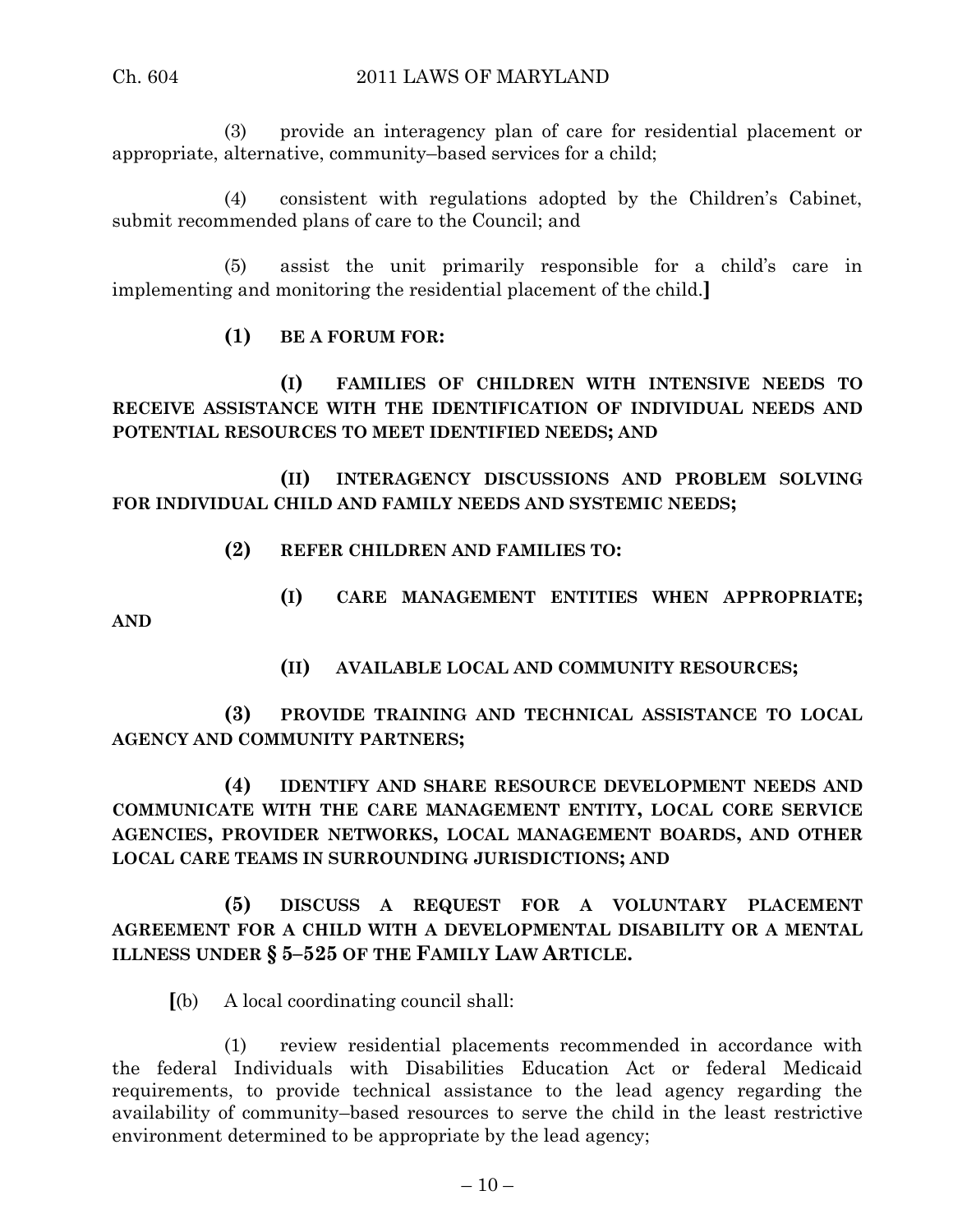- and
- (2) review and approve other recommended residential placements;

(3) review recommended out–of–state placements and refer the recommendations to the Council.

(c) Consistent with applicable federal and State laws, the Council and the local coordinating council shall develop and implement plans of care for the residential placement of children in need of residential placement and children in need of out–of–state placement.**]**

**[**8–409.**] 8–408.**

(a) A parent or guardian of a child and the child's attorney may attend any meeting of the Council or the local **[**coordinating council**] CARE TEAM** at which the child's **[**residential**] OUT–OF–STATE** placement **CARE** is discussed.

(b) At least 10 days before the meeting, the Council or local **[**coordinating council**] CARE TEAM** shall notify each parent or guardian of the child and the child's attorney of the date, time, and location of any meeting the Council or the local **[**coordinating council**] CARE TEAM** plans to hold to discuss the child's **[**residential**] OUT–OF–STATE** placement.

(c) The Council or the local **[**coordinating council**] CARE TEAM** shall notify each parent or guardian of the child and the child's attorney in writing of:

(1) any decision the Council or local **[**coordinating council**] CARE TEAM** makes concerning the child's **[**residential**] OUT–OF–STATE** placement; and

(2) the right of the parent, guardian, or attorney to appeal a decision made by the Council or the local **[**coordinating council**] CARE TEAM** concerning the child's **[**residential**] OUT–OF–STATE** placement.

# **Article – Family Law**

5–525.

(b) (1) The Administration shall establish a program of out–of–home placement for minor children:

(i) who are placed in the custody of a local department, for a period of not more than 180 days, by a parent or legal guardian under a voluntary placement agreement;